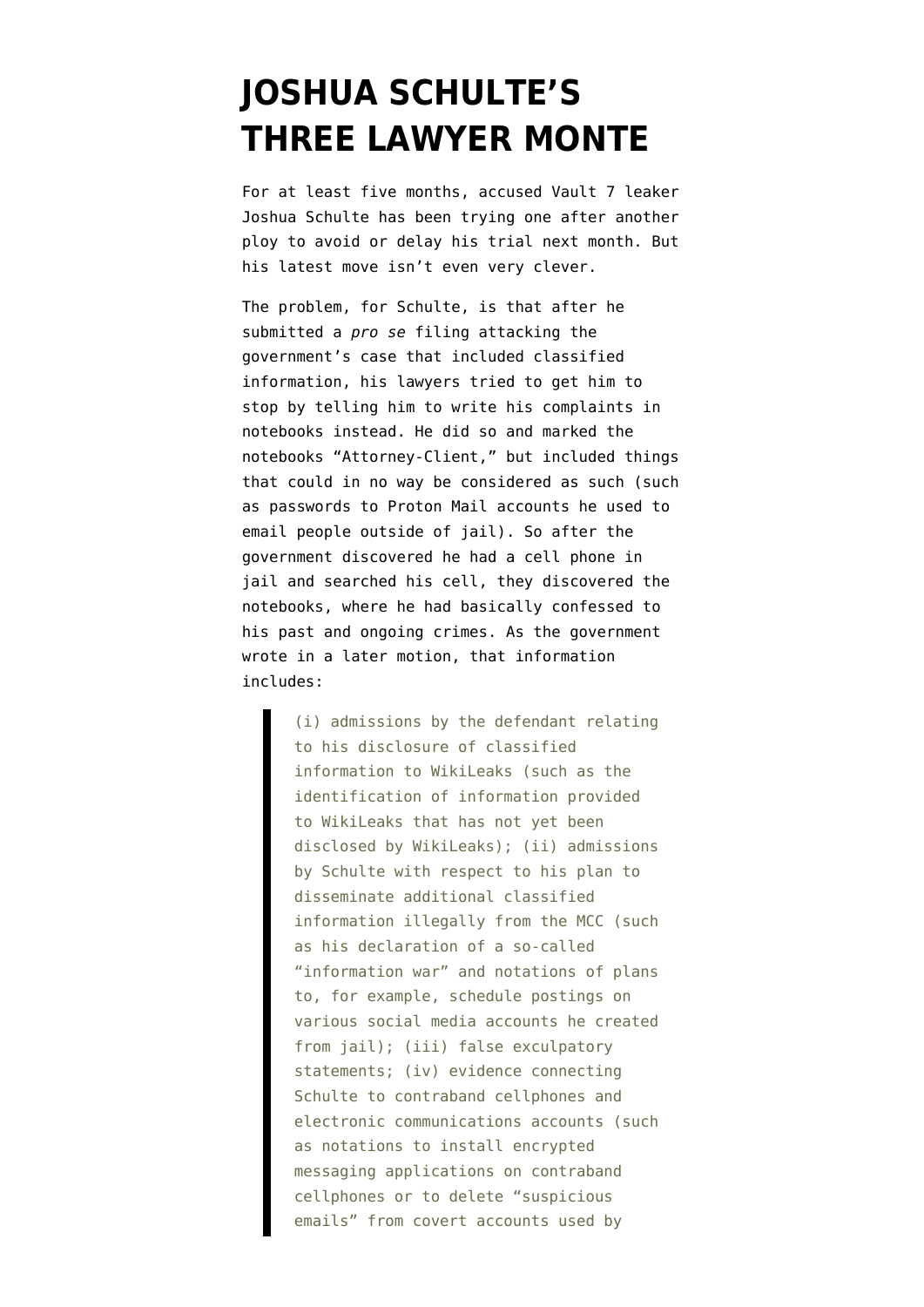Schulte while at the MCC); and (v) writings prepared for public dissemination that include classified information (such as draft tweets written by the defendant as one of his alleged former CIA colleagues who claimed to be able to exonerate the defendant and who recounted information about CIA activities to "authenticate" the author).

Since then, he has been trying to make that evidence unavailable for trial.

First, last June, he tried to [suppress](https://www.courtlistener.com/recap/gov.uscourts.nysd.480183/gov.uscourts.nysd.480183.98.0.pdf) it (and the Proton Mail emails accessed with the passwords he stored in there) on Fourth Amendment grounds, which Judge Paul Crotty [denied](https://www.courtlistener.com/recap/gov.uscourts.nysd.480183/gov.uscourts.nysd.480183.159.0.pdf) last October, in part because the FBI's use of a wall team to sort out the nonprivileged material demonstrated good faith.

Then, in August, Schulte's lawyers [informed](https://www.courtlistener.com/recap/gov.uscourts.nysd.480183/gov.uscourts.nysd.480183.128.0.pdf) the judge they had provided some kind of advice that led him to believe he could write down classified information in his prison notebooks, and asked that the judge sever the charges tied to his attempts to leak classified information from jail from the charges tied to his alleged leak of the Vault 7 documents to WikiLeaks, something that would have made the MCC admissions of guilt unavailable for his main trial. In September, Judge Crotty [denied](https://www.courtlistener.com/recap/gov.uscourts.nysd.480183/gov.uscourts.nysd.480183.147.0.pdf) that motion, pointing out that the lawyer who gave the purportedly bad advice is not on Schulte's trial team and so could testify.

Then, in October, his lawyers [asked](https://www.courtlistener.com/recap/gov.uscourts.nysd.480183/gov.uscourts.nysd.480183.154.0.pdf) to be relieved of defending Schulte altogether, or at least asked for the judge to appoint a Curcio counsel to determine whether there is a conflict. On November 6, Judge Crotty [appointed](https://www.courtlistener.com/recap/gov.uscourts.nysd.480183/gov.uscourts.nysd.480183.177.0.pdf) a Curcio counsel.

Meanwhile, also in October, Schulte's lawyers said they were buried preparing for trial and needed help and [asked](https://www.courtlistener.com/recap/gov.uscourts.nysd.480183/gov.uscourts.nysd.480183.164.0.pdf) that he appoint another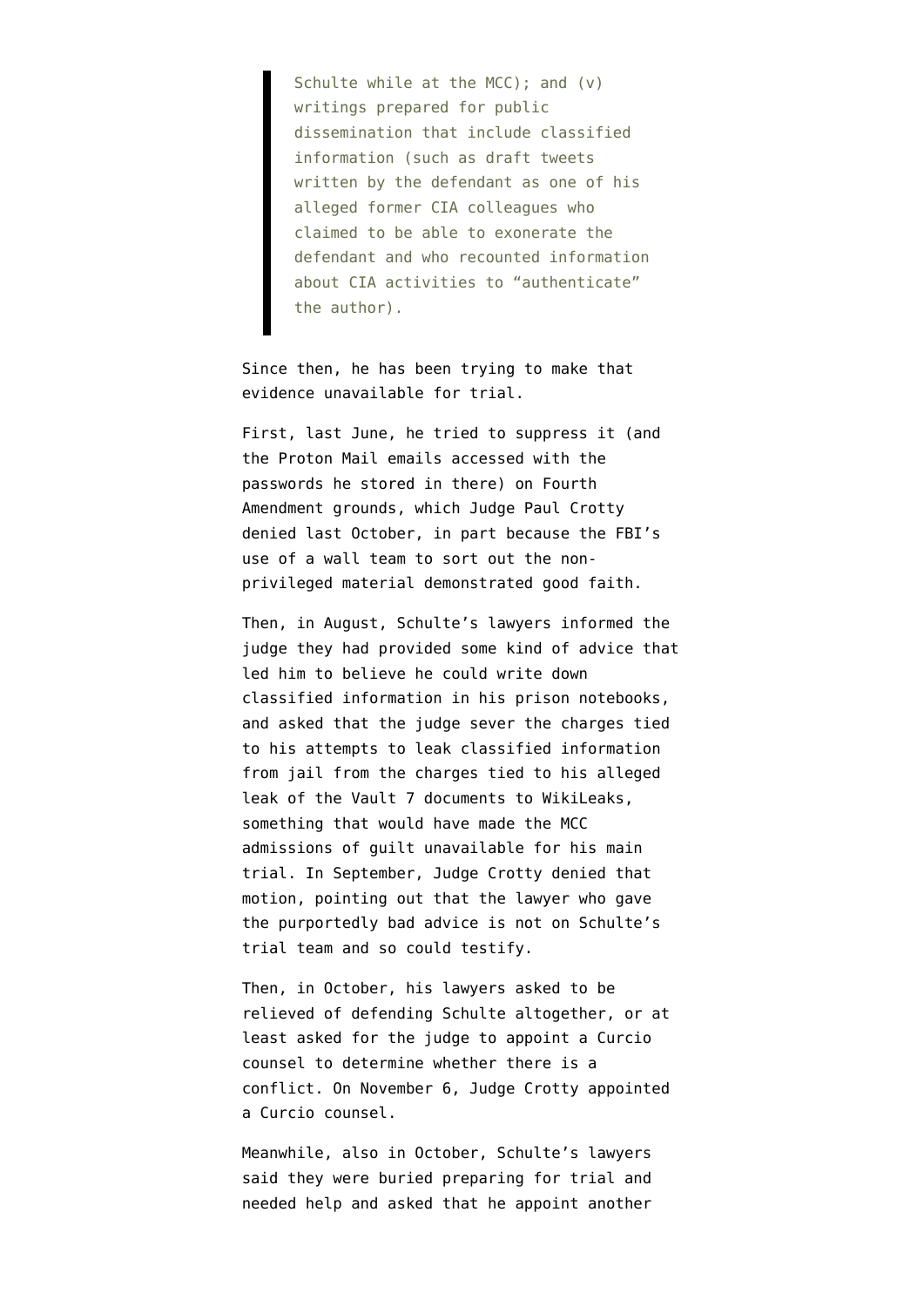lawyer to help them, James Branden, which Judge Crotty [immediately did](https://www.courtlistener.com/recap/gov.uscourts.nysd.480183/gov.uscourts.nysd.480183.166.0.pdf). That soon looked like a ploy, because Branden — who had said he'd be able to handle the schedule — wrote a [letter](https://www.courtlistener.com/recap/gov.uscourts.nysd.480183/gov.uscourts.nysd.480183.202.0.pdf) in November asking for a six month adjournment saying he couldn't handle the schedule. In the letter, he said he had not, in the interim month, met with Schulte. He also said he couldn't elaborate on the need for a delay until December 9 because he was on vacation until then. Crotty was none too impressed with that, and [denied](https://www.courtlistener.com/recap/gov.uscourts.nysd.480183/gov.uscourts.nysd.480183.212.0.pdf) that motion in December (though extended the trial date by three weeks.

On December 13, Schulte's public defenders [wrote](https://www.courtlistener.com/recap/gov.uscourts.nysd.480183/gov.uscourts.nysd.480183.220.0.pdf) [the judge](https://www.courtlistener.com/recap/gov.uscourts.nysd.480183/gov.uscourts.nysd.480183.220.0.pdf) and said they decided their advice to Schulte meant they had to be relieved on ineffective assistance of counsel grounds.

On December 18, they held the Curcio hearing, and Judge Crotty (who had previously described ways to get the exculpatory evidence admitted at trial) denied the request to be relieved.

Last week, Schulte's public defenders wrote Judge Crotty [saying](https://www.courtlistener.com/recap/gov.uscourts.nysd.480183/gov.uscourts.nysd.480183.231.0.pdf) they could no longer defend Schulte because it would mean providing ineffective counsel, and also noting that they may have engaged in misconduct, meaning that Schulte's decision to present the evidence would reflect badly on his trial lawyers. (Again, the lawyer who gave the bad advice will not be his trial lawyer.) The next day they [wrote](https://www.courtlistener.com/recap/gov.uscourts.nysd.480183/gov.uscourts.nysd.480183.232.0.pdf) against stating that, even though to adopt this ineffective assistance of counsel defense, he'd have to waive privilege on the current set of lawyers, he did not waive privilege.

The government [responded](https://www.courtlistener.com/recap/gov.uscourts.nysd.480183/gov.uscourts.nysd.480183.241.0.pdf) to this second letter laying out all the case law that says if you're going to argue ineffective counsel, you need to share what the bad advice is. In it, they called bullshit on Schulte's claim that he really relied on his lawyers' counsel.

> For example, the Government has described to the defense how, if the defendant offered his counsel's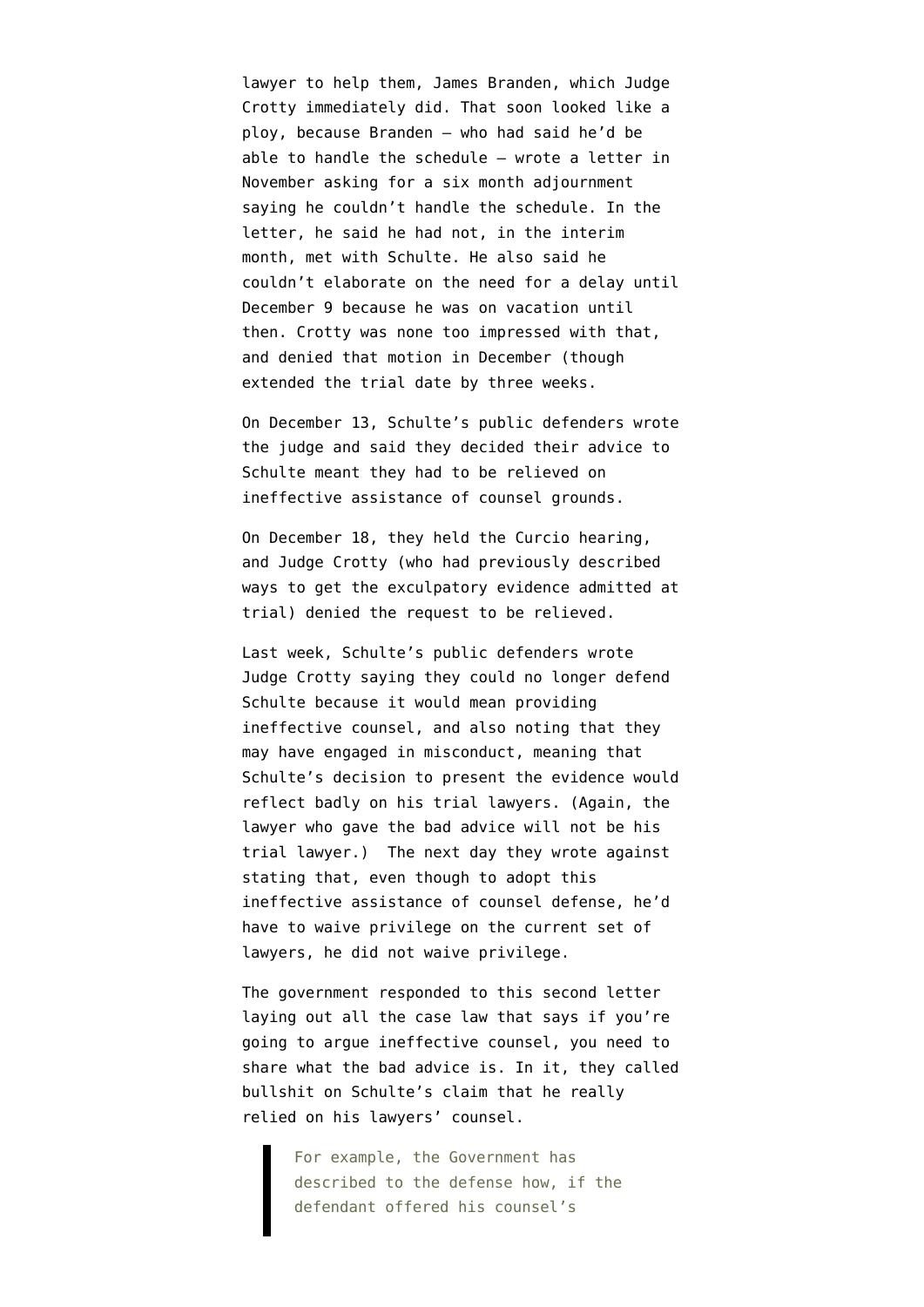testimony, the Government would likely rely on recorded prison calls in which the defendant criticized defense counsel's advice, including, for example, calls in which the defendant stated that he would "go around" Ms. Shroff to disclose information to the media, despite her objections to this strategy.

They also note that Schulte claims he needs this testimony to prove his innocence but is willing to wait years, under SAMs, to get it.

The Curcio counsel, Sean Maher, [wrote](https://www.courtlistener.com/recap/gov.uscourts.nysd.480183/gov.uscourts.nysd.480183.233.0.pdf) as well last week, repeating that he believes the public defenders need to be relieved, because *he* can't advise Schulte on whether or not he should call both lawyers to testify, thereby waiving privilege and necessitating getting new lawyers. He argues Schulte needs new lawyers to decide whether he needs to jettison his current lawyers. He ends his letter by explaining that he doesn't have enough information to advise Schulte on that point.

> Only conflict-free counsel who has a full sense of the case — the classified and unclassified discovery, the complicated forensic information, and knowledge of what other witnesses, including rebuttal witnesses, might say — should advise Mr. Schulte on this matter.

What seems to have dropped out of this conversation is that Schulte has another lawyer who can't fathomably be said to have this conflict, James Branden, who in spite of his December vacation has nevertheless had over two months to get up to speed, the amount of time he originally said it'd take to prepare for trial. Branden is in a position to decide whether Schulte's claim he got bad advice and so did what he said on recorded jail house conversations that he would ignore he wouldn't